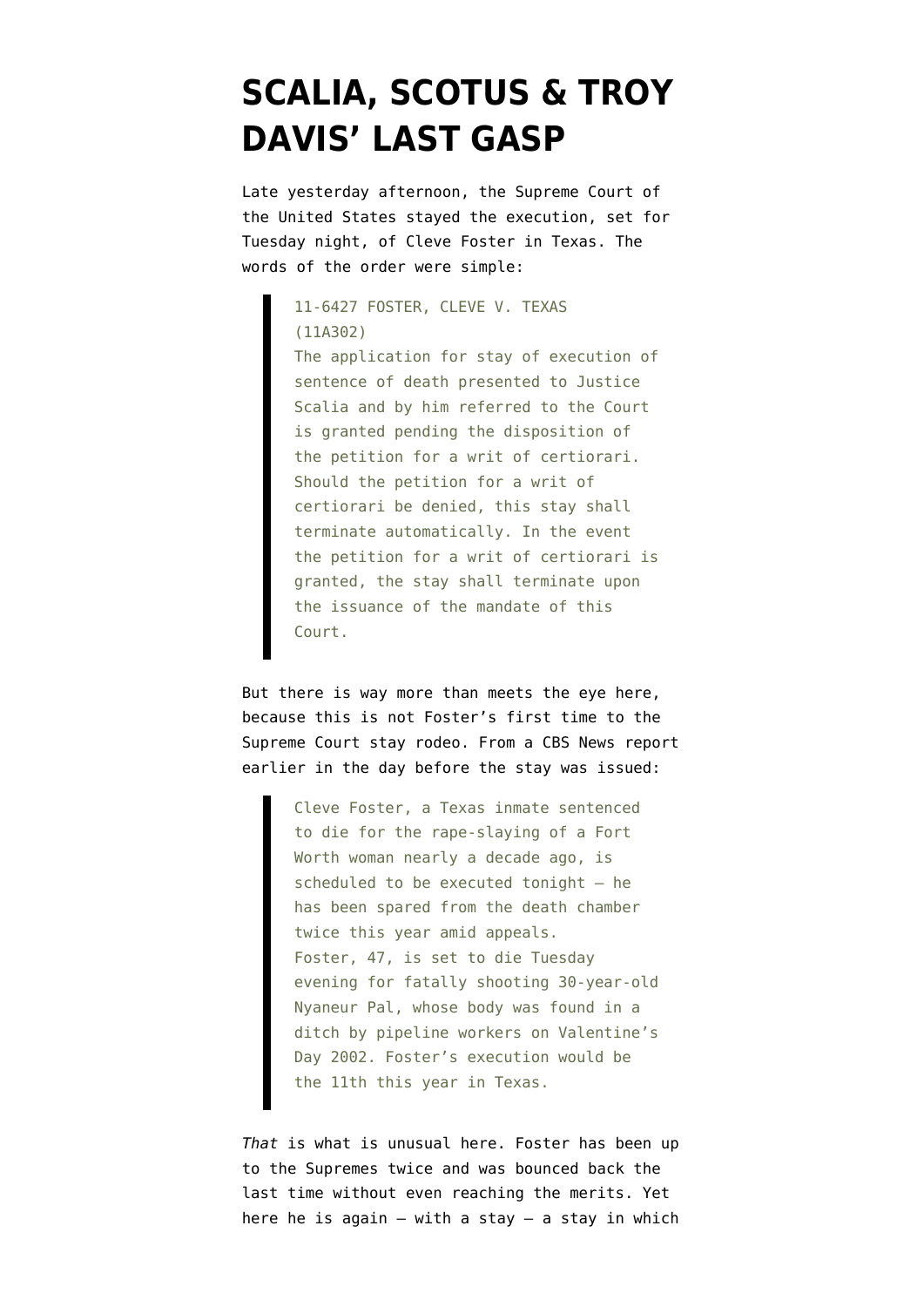the process was initiated by Antonin Scalia. Now the truth of the matter is Scalia is the designated on call judge, what we in the criminal defense bar colloquially term the "hot judge", for the 5th Circuit, so it would go through Nino. But, still, it is fascinating to see two death cases in five days stayed out of Texas, the death penalty capital of the world, with Scalia's name on the order.

> Foster won his first pardon in January from the U.S. Supreme Court, which halted his execution again in April when it agreed to reconsider an appeal that raised claims of innocence and poor legal assistance early on in his case.

His execution was rescheduled for Tuesday after the high court turned down that appeal.

I was half convinced the Court might even lift the new Foster stay Tuesday night, but I am on the after hours contact list, and have received no such notice as of the time of the instant posting and it is now into Wednesday morning.

Remember, I said this was the second such instance in the last five days? The other one was [Duane Buck late last Thursday,](http://www.cbsnews.com/stories/2011/09/15/national/main20107049.shtml) which was also somewhat unexpected, although, perhaps, less so than Foster.

Still, that is two surprising instances of death stays by the Supremes in a very short time. Which brings us back to the most talked about execution case in recent memory, [Troy Davis in](http://en.wikipedia.org/wiki/Troy_Davis_case) [Georgia.](http://en.wikipedia.org/wiki/Troy_Davis_case) Is it a sign or signal from the Supreme Court to Troy Davis' attorneys and/or the Georgia Clemency Board? Well, probably not literally, no; it would be pretty hard to make that case.

But, figuratively, maybe the case could be made. If a man in the two time strike out posture of Cleve Foster can obtain a stay on application as he did yesterday, the day of his putative execution, why cannot [Troy Davis](http://www.thenation.com/article/163522/killing-troy-davis) still approach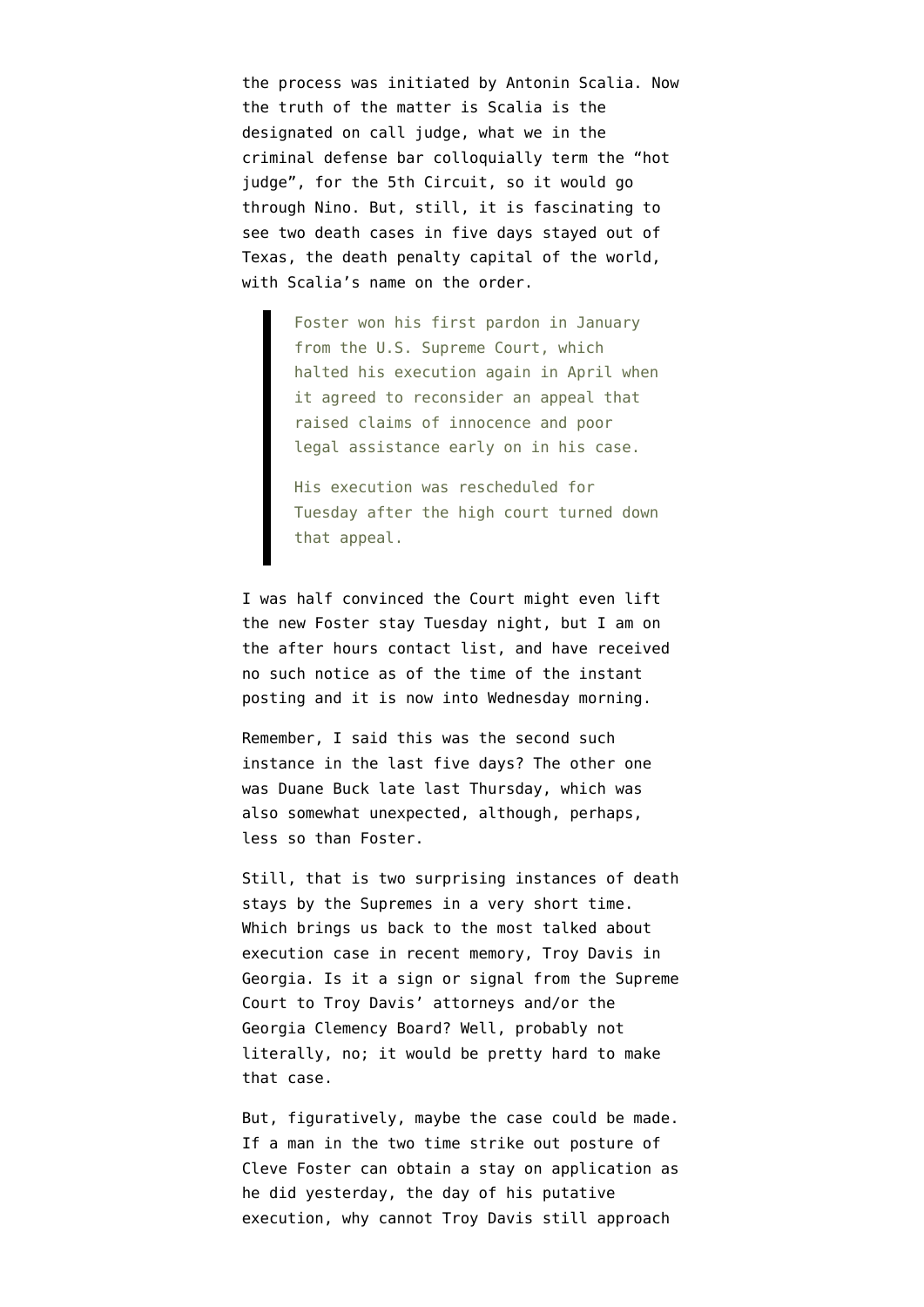## the Supreme Court?

## This is the [man we are talking about](http://www.naacp.org/blog/entry/troy-davis-will-refuse-his-last-meal):

Troy has refused to have a "last meal." He has faith his life will be spared.

In the past, his tremendous faith has been rewarded. The last time Troy faced execution, in 2008, the warden brought in what was to be his last meal. But Troy refused to eat. Looking the prison staff in their eyes, he explained this meal would not be his last. He was vindicated when he received a last minute stay. Guards still remember this as a haunting moment, one rooted in Troy's deep faith.

Still, there is every sign the state of Georgia intends to execute Troy this time–despite calls for them to stop by everyone from the former head of the FBI, William Sessions, to former US President Jimmy Carter.

Troy has prepared himself, and to the extent anyone can, his family, for either outcome.

As he has said many times "They can take my body but not my spirit, because I have given my spirit to God."

The common wisdom, and repeated meme in the press, is that there is no remaining available judicial path for Troy Davis. But this may not necessarily be true. There are paths left to be pursued, even if narrow and dimly lit. And in an imminent execution situation, anything and everything must, and will, be pursued. The dedication, intensity, selflessness and never say die, literally, attitude of death penalty lawyers is legendary. If you have not seen them in action, you don't know, but it is a thing of beauty.

Here is but one possible path, among many, which could possibly be attempted in one form or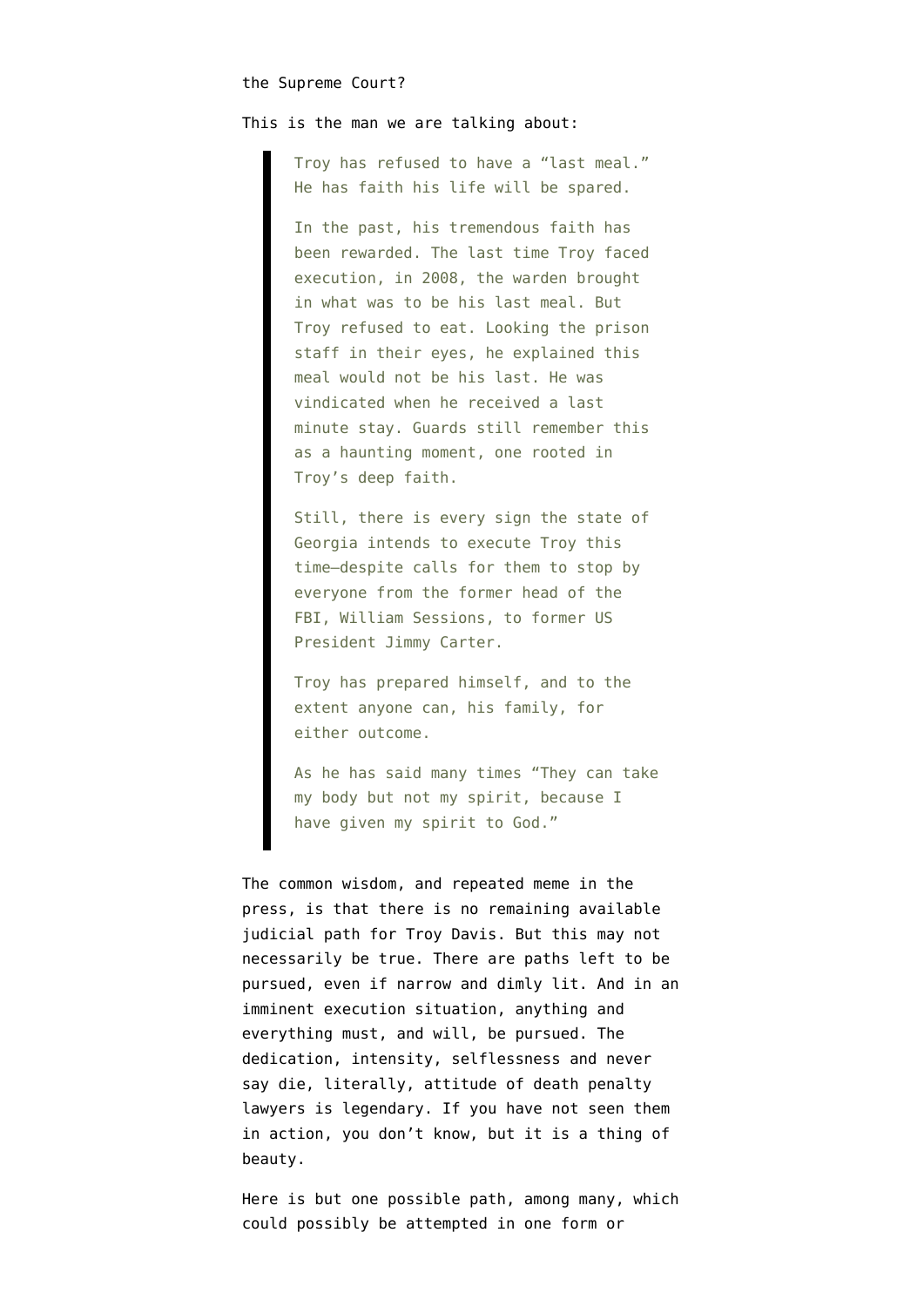another by the Davis defense team. There has just, quite recently, been a fairly landmark study released on the [unreliability of](http://www.innocenceproject.org/Content/Sequential_Lineups_Are_More_Accurate_According_to_Groundbreaking_Report_on_Eyewitness_Identification_Procedures.php) [eyewitness testimony](http://www.innocenceproject.org/Content/Sequential_Lineups_Are_More_Accurate_According_to_Groundbreaking_Report_on_Eyewitness_Identification_Procedures.php). Granted, the AJS study pertains to eyewitness testimony as related though police lineups, but it is further concrete evidence of a changing landscape in how the unreliability of eyewitness identification in general is treated, and the [picture is quite](http://www.nytimes.com/2011/08/29/us/29witness.html?_r=3&hp=&pagewanted=all) [disturbing as to lack of reliability and](http://www.nytimes.com/2011/08/29/us/29witness.html?_r=3&hp=&pagewanted=all) [veracity.](http://www.nytimes.com/2011/08/29/us/29witness.html?_r=3&hp=&pagewanted=all)

Now the issue of eyewitness identification infirmity has been reviewed before in the case of Troy Davis, but not in the bright new light emerging recently. And there is one other important difference now. The Supreme Court has scheduled for oral argument on November 2, 2011 the seminal eyewitness ID case of *Perry v. New Hampshire*.

Here is how [SCOTUSBlog summarizes the germane](http://www.scotusblog.com/case-files/cases/perry-v-new-hampshire/) [issue in](http://www.scotusblog.com/case-files/cases/perry-v-new-hampshire/) *[Perry v. New Hampshire](http://www.scotusblog.com/case-files/cases/perry-v-new-hampshire/)*:

> In a criminal case, is a court required to exclude eyewitness identification evidence whenever the identification was made under circumstances that make the identification unreliable because they tended to suggest that the defendant was responsible for the crime, or only when the police are responsible for the circumstances that make the identification unreliable?

Well then, there is your potential hook, because in the case of Troy Davis there is simply a boatload of issues within the ambit of the eyewitness issue framed in *Perry*. As related in a [nice article in Time](http://www.time.com/time/nation/article/0,8599,2094103,00.html?iid=pf-main-mostpop1) dated yesterday:

> "Seven of the nine witnesses have recanted at this point. That in and of itself is problematic," says Mary Schmid Mergler, Senior Counsel for the nonprofit Constitution Project, whose highprofile advisers (a mix of abolitionists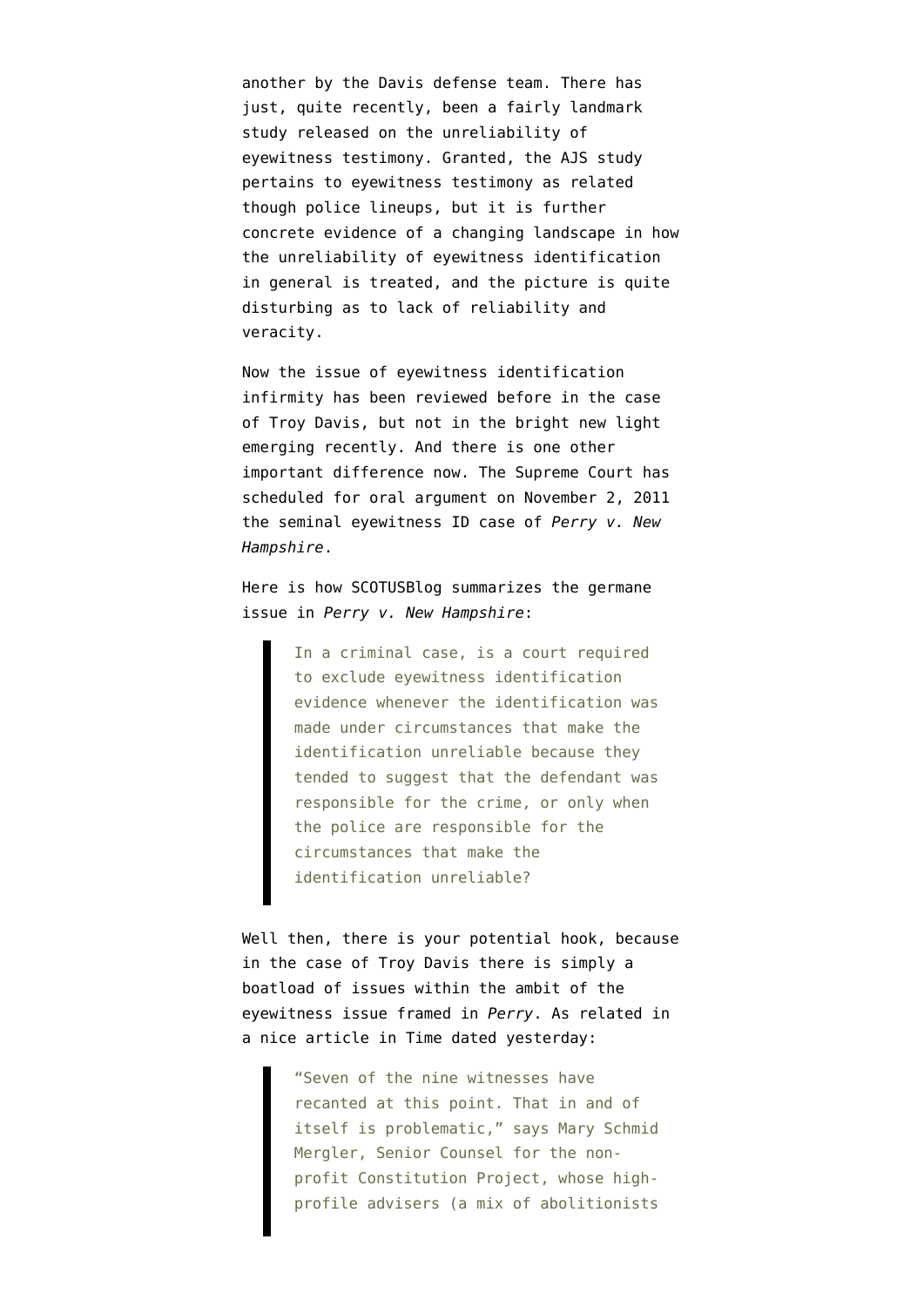and death penalty supporters) have come out in favor of clemency for Davis. "But the most troubling thing is just the fact that a death penalty conviction rests solely on eyewitness testimony to begin with."

So, there is but one potential cognizable issue; however, the better question may be how to successfully plead it, or any other devised on behalf of Davis. One path might be to file what is known as a "state court successor" action, which will be denied, and then try to piggy back an appeal from that onto a certiorari question present in another case the Supreme Court already seems interested in addressing. Say, for instance, *Perry v. New Hampshire*. This is what was done in the Cleve Foster case described at the beginning of this post. Another alternative might be to try to fashion a new federal habeas out of the issue. You need some constitutional error to do so and, again, it is a bit weak perhaps, but *Perry* could arguably be attached as a basis.

Now the bad news. Pretty much every conceivable issue, including general forms of eyewitness arguments, have been made and denied before in the case of Troy Davis. Any new attempt will have to go through the same brutal gauntlet of southern courts in Georgia and/or the 11th Circuit. There is little hope there, any potential meaningful stay, much less real relief, will have to come from the Supreme Court. Nino Scalia has already once called Troy Davis' case a "fools errand" as did his acolyte Clarence Thomas. But that was before many of the incredible amount of infirmities were made of record in the convoluted case procedural history. Maybe, just maybe, Scalia and the Court's conservative bloc love their precious death penalty enough to keep it clean from the taint the wrongful and unjust execution of Troy Davis would bring.

This is but a glimpse of the kind of desperate ends death penalty certified specialists will go